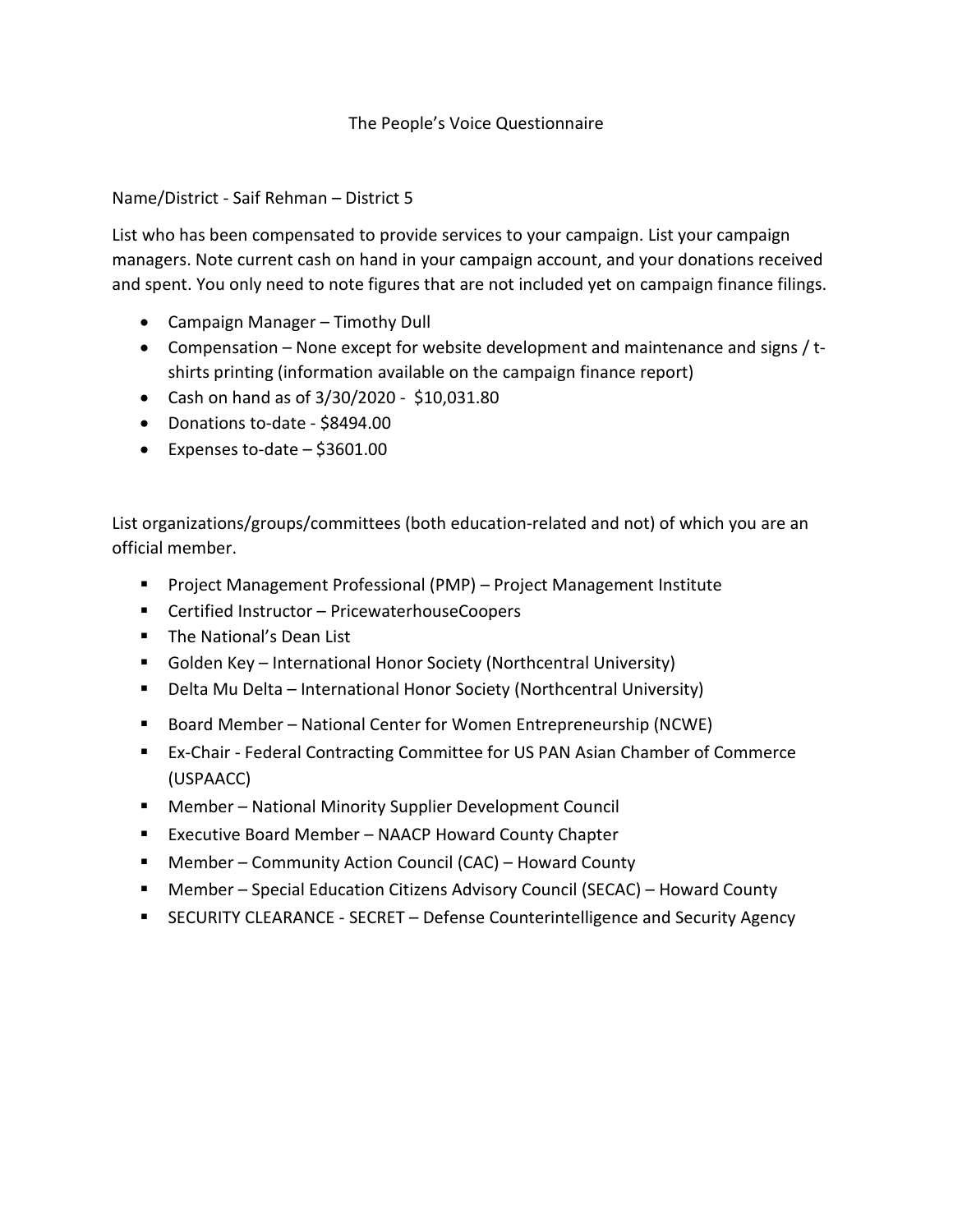## **Community Interest / Position Questions**

1. In what areas of public education do you refuse to compromise, due to strong beliefs? How would you make changes in these areas? Give examples of how you collaborated and compromised with colleagues who disagreed with you. (Character limit please 1200)

First, and most importantly, every decision I make as a board member will always put students first. The bottom line is that every choice we make should help our children reach their maximum potential so that they are ready by the time they leave our school system for college or career. This is a personal value I will always refuse to compromise.

As a business leader, I recognize the importance of being open to new ideas. Businesses don't last unless they can adjust and change with the market. So too should it be the case with our schools. Sharing new ideas requires the ability to listen, collaborate, and implement change. For the last 30 years, I have worked at commercial and government agencies at various industries and at various levels (as an employee, a manager, and ultimately a business owner). In that time, I've learned that every voice has a value and collaboration doesn't mean conformity. Great leadership requires the ability to hear ideas, argue constructively, and make the best decision possible. This philosophy has allowed me to create a successful IT company and it is this philosophy I intend to bring to the school board. I want our board to work as a team and collaborate with all stakeholders to meet our collective goal of maximizing student success in our schools.

2. Give examples, in your personal or professional life, that demonstrate your willingness to hold people accountable and include transparency for the community. (Character limit 1200)

The majority of my three decades of experience has been in roles like that of team lead, project manager, and the last 15 years as CEO of my own IT company. In every role, I understood that each decision made had a consequence attached. Clearly defining those consequences and expectations with my team has been a critical element in how we define success.

I, myself, am responsible for the individual decisions of hundreds of workers. As a CEO, I am fully aware that I am accountable for their successes, failures, and futures. The people who work for me know that I am committed to their success and expect the same of them when it comes to their work. I run a very flat organization to ensure that every decision and process within the company is fully transparent in purpose and performance. Those who succeed are rewarded and those who fail to meet expectations are offered the opportunity to improve.

That same practice should be the case for our school board. As your school board member, I will be working for you and I will be as transparent in my purpose and performance as I can be.